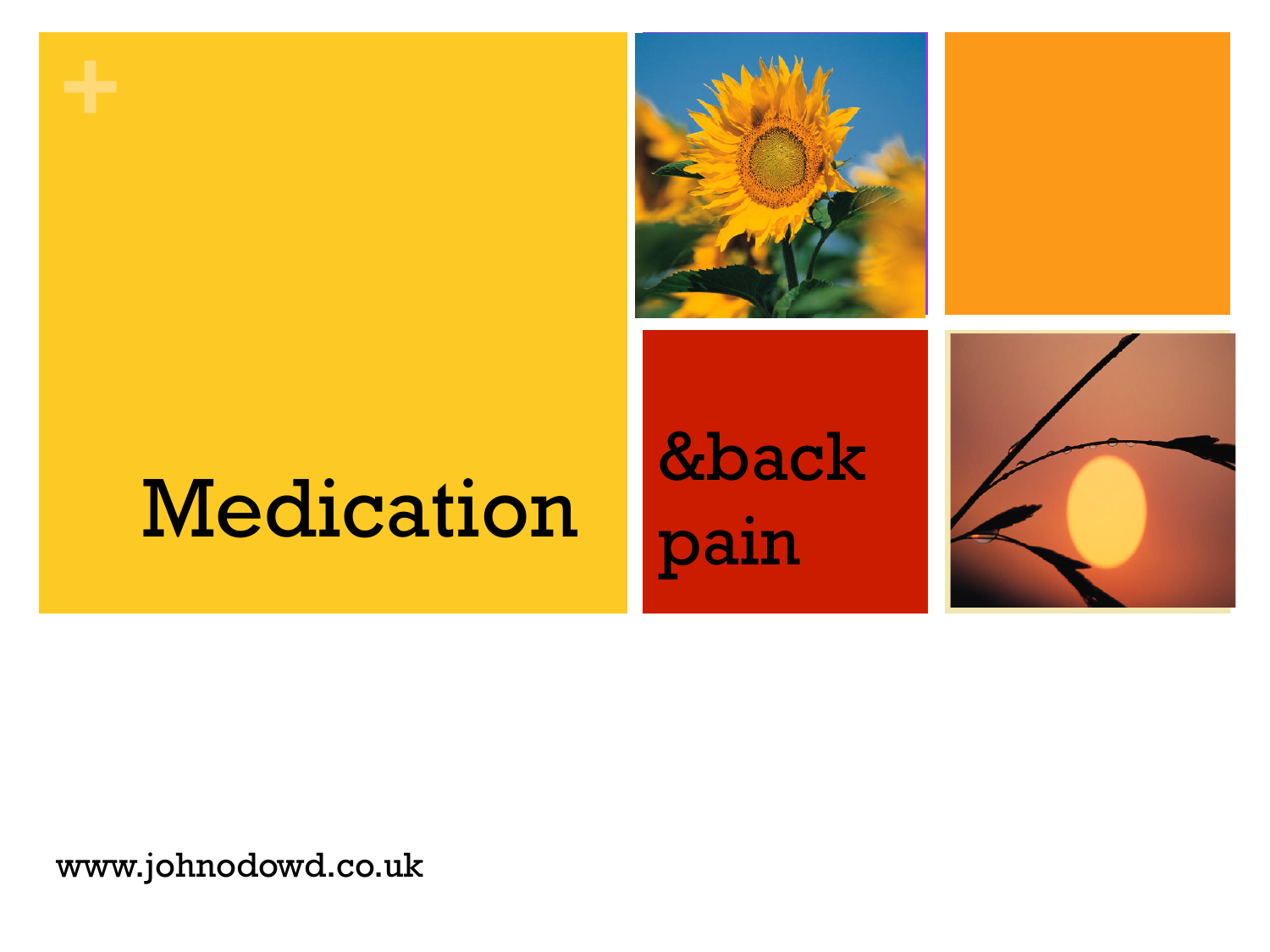# **+**Medication for back pain

- Taking medication for back pain can be helpful during a painful episode
- $\blacksquare$  The most common types of medications for back pain include **painkillers, anti-inflammatories and muscle relaxants**
- You do not need to take all 3 at once but it is generally advised to take painkillers and anti-inflammatories for a couple of weeks to see if it makes a difference to the pain
- $\blacksquare$  If you have a lot of spasm, then muscle relaxants could help
- $\blacksquare$  It is important not to rely purely on medication
- Try to keep active, exercise and take a healthy approach
- n Always read the instructions for use
- $\blacksquare$  Follow the precautions and advice
- $\blacksquare$  Speak to your GP for further information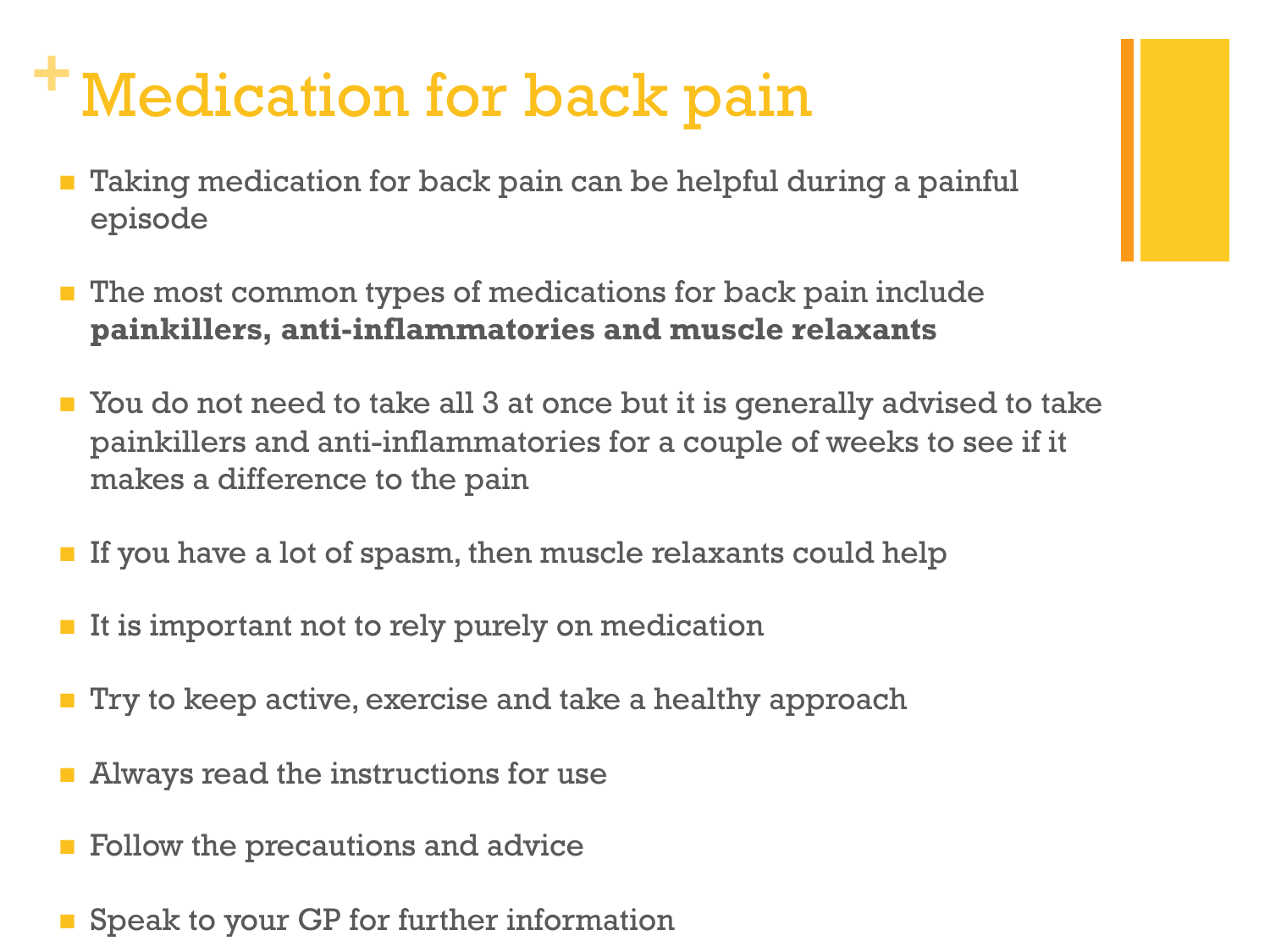#### **+** Painkillers

- **I** Used to reduce pain by interfering with signals from your brain
- **n** It is important to take them correctly and regularly to see an effect
- 1) PARACETAMOL: Good for mild to moderate pain and usually taken as a 500mg dose up to 4 times per day
- 2) Stronger painkillers include co-codamol, co-dydramol, codeine, tramadol. These need to be prescribed by your GP if the weaker ones did not help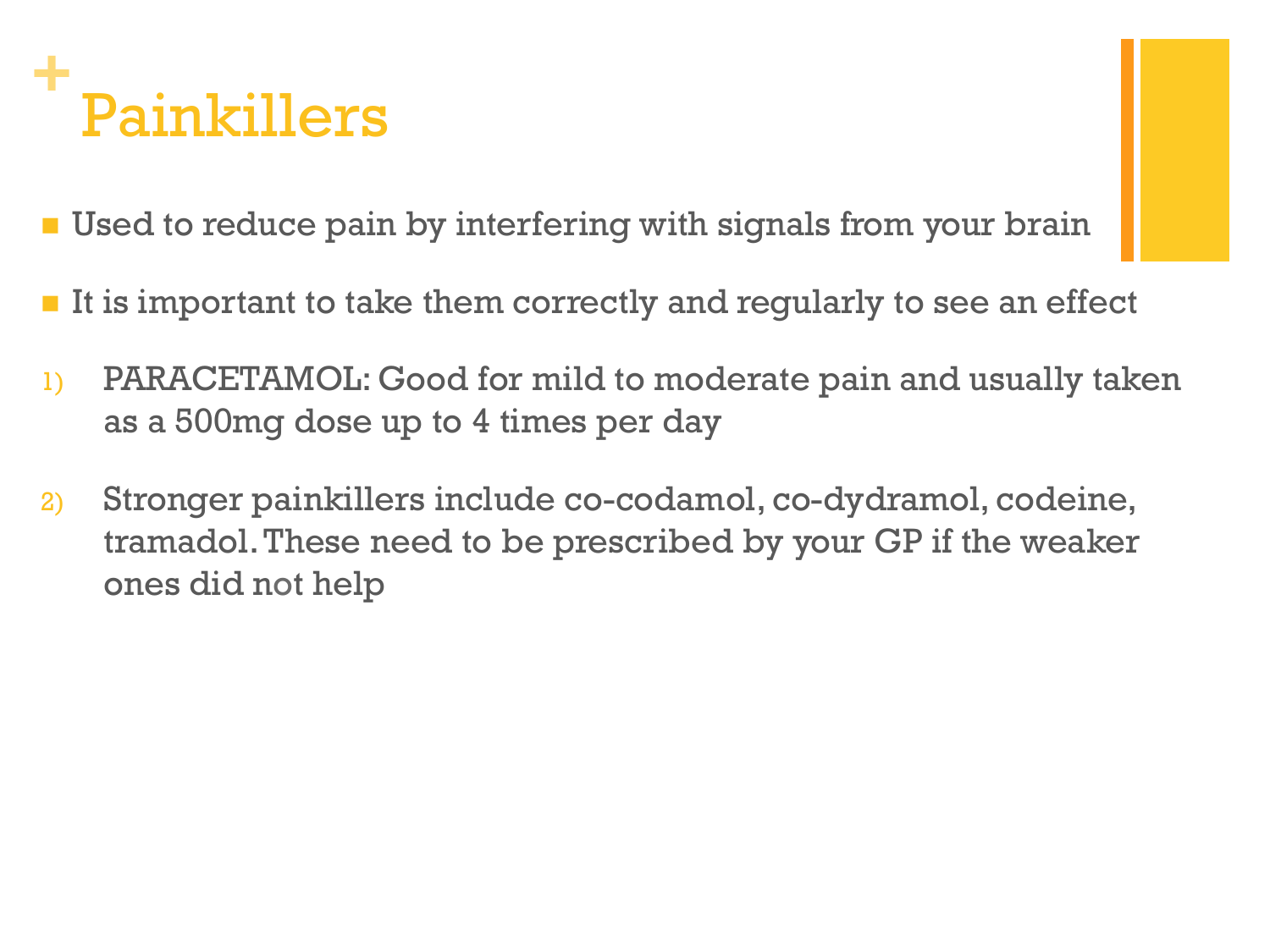### Anti-inflammatories (NSAIDs)

- **Non-steroidal anti-inflammatory drugs help reduce inflammation around** the painful area
- **n** There are more than 20 different NSAIDs

**+**

- $\blacksquare$  Most common ones are Ibuprofen and Naproxen
- n IBUPROFEN, NAPROXEN: Available over the counter in 200-400mg doses and is taken up 4 times per day with food as it can irritate the stomach.
- Important to take regularly as recommended for 1 or 2 weeks to see results and effects
- n Ibuprofen creams and gels are also available and can be rubbed onto the painful area
- n Other NSAIDs include Aspirin, Diclofenac, Voltarol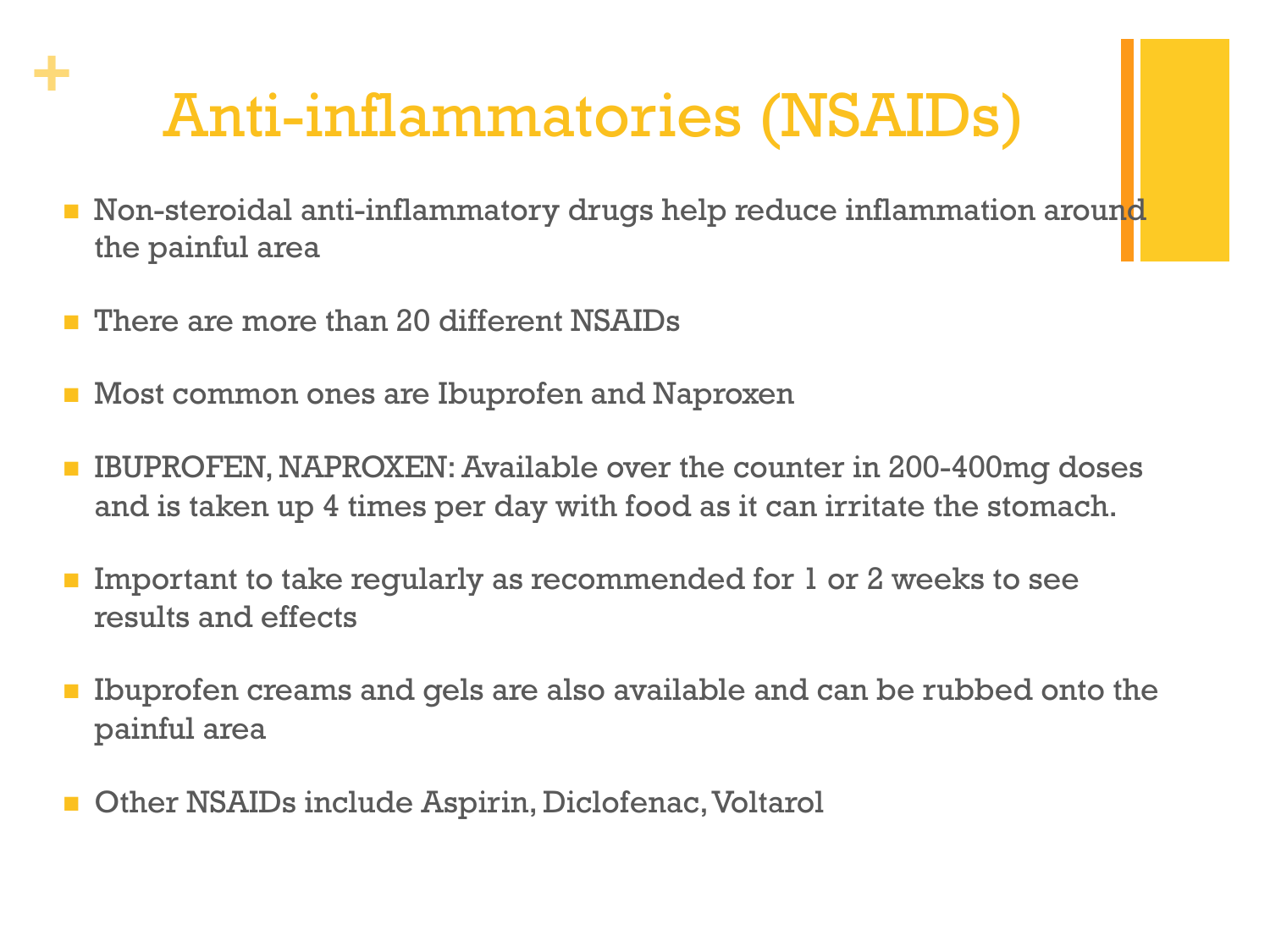## **+** Muscle relaxants

- Used to treat muscle spasms which are often associated with back pain
- **n** Muscle relaxants have an overall sedative effect on the body
- **n** DIAZEPAM is the most common one. It works by affecting chemicals in the brain that may become unbalanced
- n Other types include Baclofenac, Dantrolene, Tizanidine